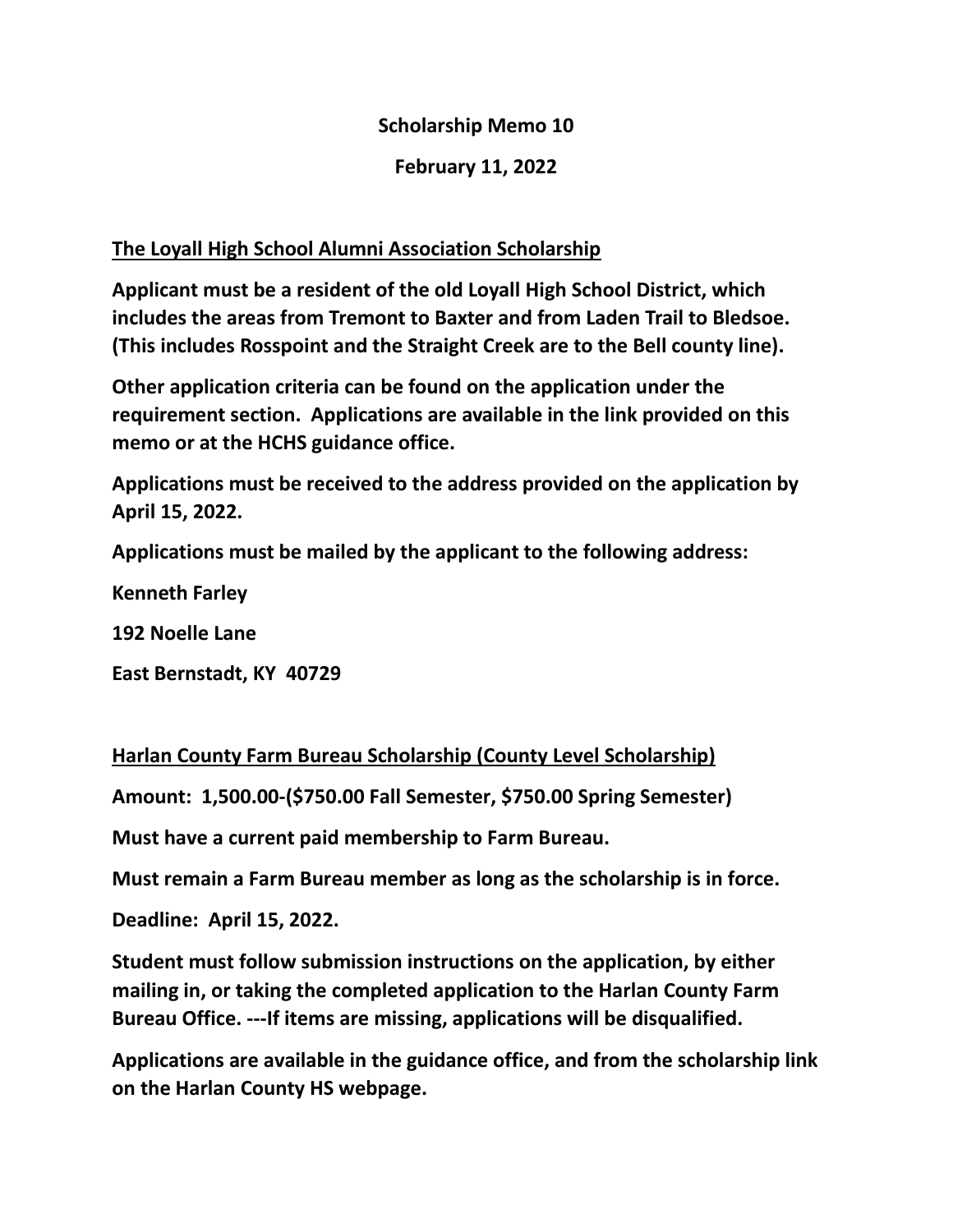### **Harlan County Farm Bureau Agent's Scholarship**

**To be eligible to apply the applicant must:**

- **Have a paid current membership**
- **Have a minimum 3.0 GPA and a minimum 20 ACT score.**
- **Finish high school within the year applied for in the application and must remain a Farm Bureau member as long as the scholarship is in force.**

#### **Amount: \$500.00**

**Deadline: Application must be submitted to the Harlan County Farm Bureau office no later than April 15, 2022.**

**Student must follow submission instructions on the application, by either mailing in, or taking the completed application to the Harlan County Farm Bureau Office. ---If items are missing, applications will be disqualified.**

**Applications are available in the guidance office, and from the link on the Harlan County High School webpage.**

### **Appalachian Wireless Scholarship**

**A total of \$9,000 to graduating seniors who live and attend high school within one of the two Rural Service Areas in Kentucky.**

**Nine seniors will receive a \$1,000 for higher education costs.**

**Applications are available in the guidance office, or online at [www.appalachianwireless.com.](http://www.appalachianwireless.com/)** 

**Deadline: Applications must be postmarked no later than March 5, 2022.**

**Applications should be mailed to the address provided on the application by the applicant.**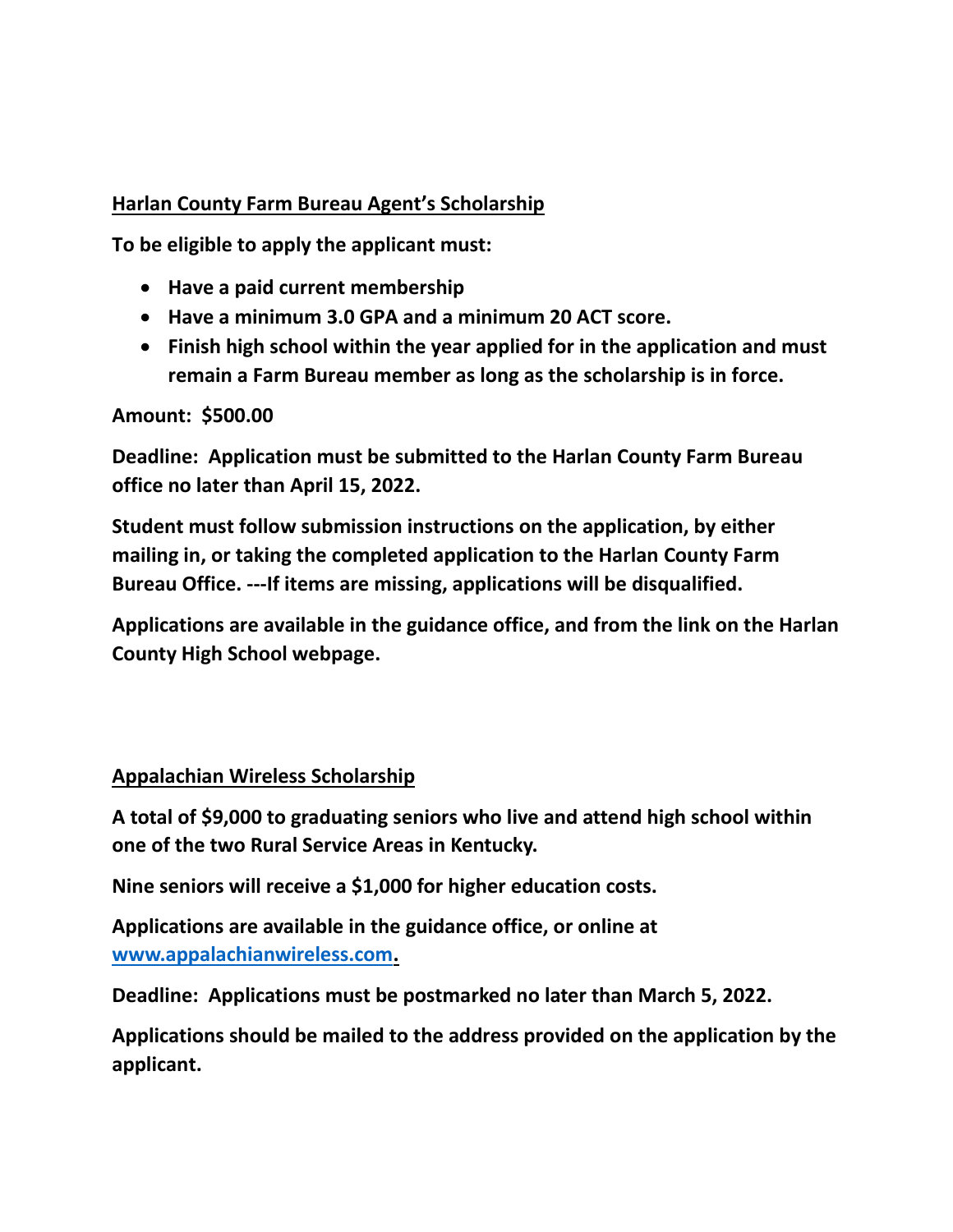## **Harlan County Community Scholarship**

**The Harlan County Community Scholarship Fund 2021 applications will be available online this year. Students may print at their convenience and complete the application.** *NOTE: This application is available online to allow you the opportunity to provide a typed presentation. While a typed application is not required, it is encouraged. You may access the online form at http://hccscholarship.wixsite.com/hccs.*

**Deadline: Friday April 15, 2022.** Applications and required supporting documentation should be completed and returned to the **HCHS guidance office by noon on Friday April 15, 2022.** 

**Applicants will be judged on the following criteria: Promise as a Leader in the Job Field/Community, Defined College/Career Plans, Letters of Reference, High School Performance (ACT, GPA, and Rank).**

# **Evarts High School Alumni & Scholarship Association**

**Deadline: April 15, 2022.** 

**Scholarship is open to all graduating seniors from Clover Fork, who live in the district formerly served by Evarts High School.**

**\*We encourage you to include any letters of recommendation that you may have along with a copy of your transcript. This application and supporting documentation can be mailed, hand delivered or e-mailed to Scott Pace: scott.pace@harlan.kyschools.us. Scott Pace, C/O Central Office--- Ball Park Road, Harlan, KY 40831.**

**Applications are available online at the Evarts Alumni webpage under the scholarship tab. https://www.evartsalumni.com/scholarships. There is also a copy of the scholarship located on the HCHS webpage under the scholarship tab.**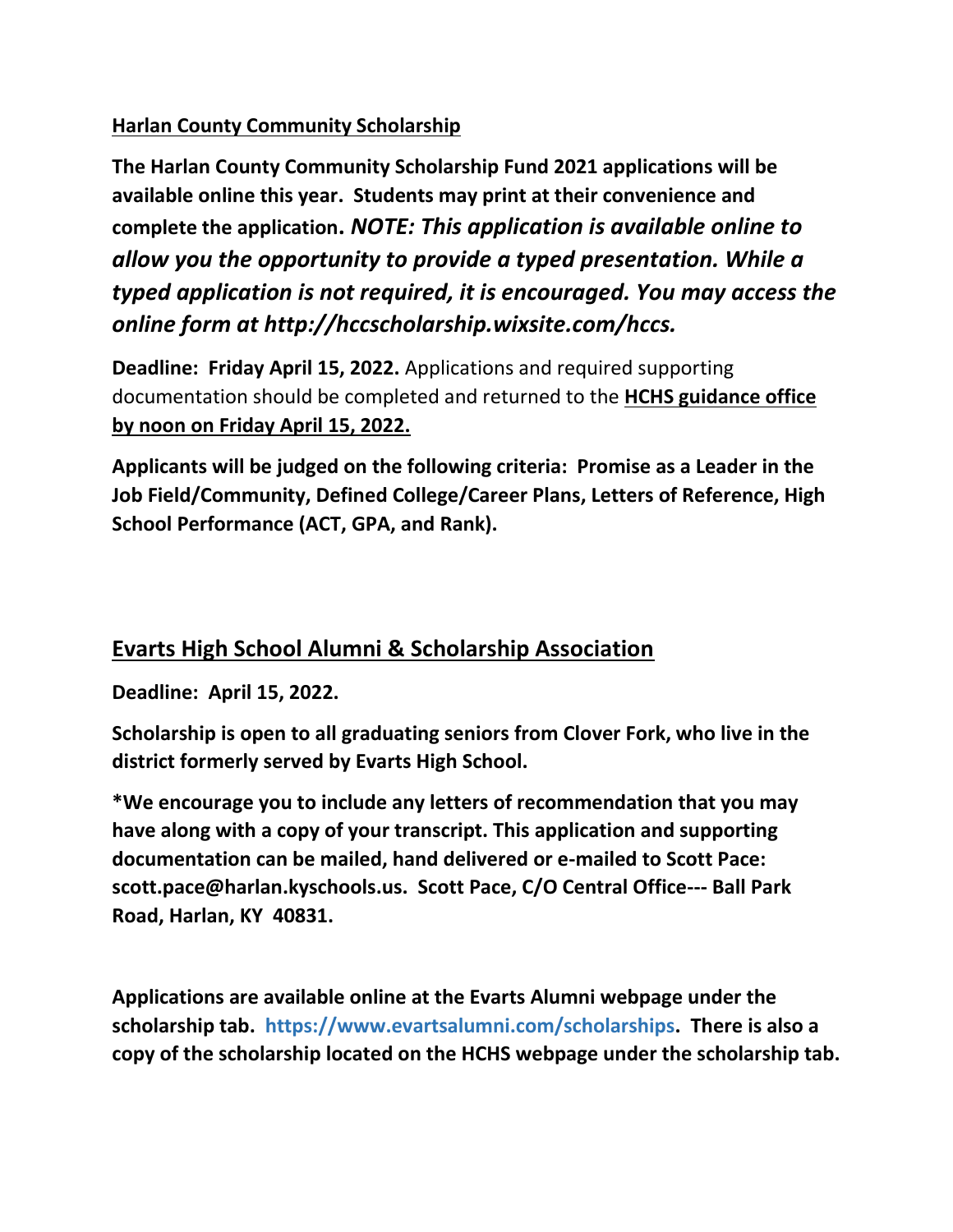**EHSASA, Inc., through the donations and fund raisers of its members and friends, has been providing scholarships and financial assistance to the graduating seniors of Cloverfork in Harlan County, KY since 1984. Our program awards and assistance for each year will be directed to graduating seniors from Cloverfork who currently reside within the district formerly served by Evarts High School.**

## **University of Kentucky Scholarship for Biology and Neuroscience Majors**

**The University of Kentucky recently received funding to support 4 years of scholarships for 15 incoming Biology or Neuroscience students per year. The program will also support lots of community building activities, research and internship experiences, and mentoring over the students' 4 years.** 

**To qualify, students should have unmet financial need and meet a couple academic criteria. The average scholarship amount is \$5,000 per year, but awards can go up to \$10,000 per year if students have quite a bit of financial need.**

**Program website:**

## **<https://bio.as.uky.edu/s-stem>**

**There is a link to the application on that page.**

**Flyer for the program is attached as part of this scholarship memo.**

## **Cumberland Valley Electric Scholarship**

**Criteria: \*Parent or guardian must be a member of Cumberland Valley Electric. \*Applicant must reside in Cumberland Valley Electric's service area. \*Applicant must demonstrate high academic achievement and a financial need for the award.**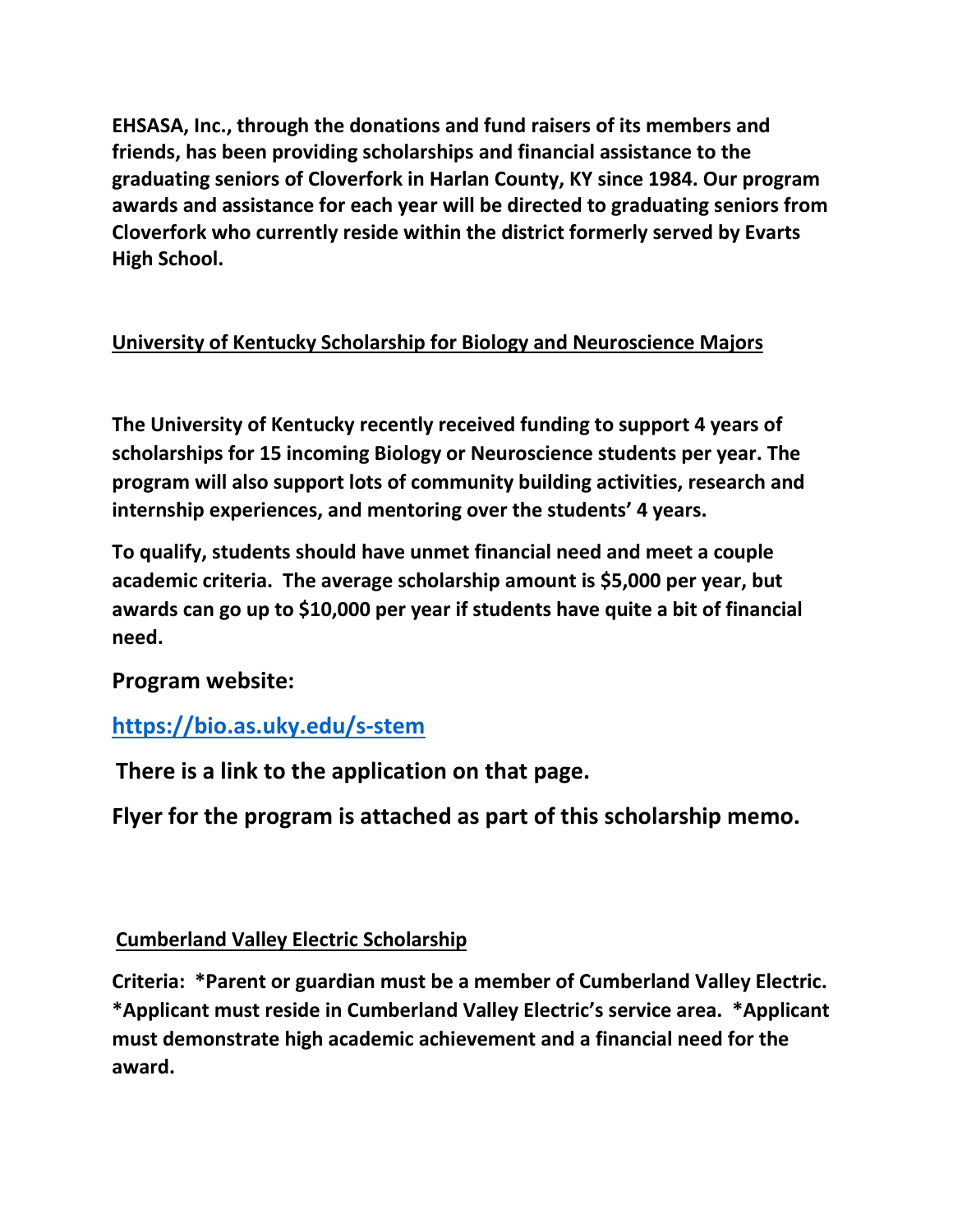#### **Amount: \$1000.00**

**Deadline: Students must return completed applications to their guidance counselor by March 31, 2022.**

# **The Reecie Stagnolia Jr. Memorial Scholarship**

The Reecie Stagnolia Jr. Memorial Scholarship is awarded through the generosity of Mr. Stagnolia's family. Mr. Stagnolia was a longtime educator who served from 1962 to 1988 in the Harlan County Public School District and the Lynch Independent School District. During his tenure, Mr. Stagnolia served in numerous capacities including teacher, coach, assistant principal, principal, assistant superintendent and superintendent. He served as chair of the Southeast Kentucky Community and Technical College Board of Directors and was an active proponent of development in his community.

The scholarship is a one-time award of \$1,500. All Harlan County High School seniors are eligible to apply.

Applications are due to the guidance office by noon on Thursday, April 15, 2022. *Applications shall be sent to the selection committee on this date. Please submit your application as early as possible to avoid any problems with inclement weather delays and closings.*

#### **To apply for this scholarship:**

- 1) Complete all components of the Harlan County Community Scholarship Application, whether you are applying for that scholarship or not. Please submit the application along with the release of information authorization.
- 2) Write a 500-750 word essay to include the following:
	- A. Why you believe you are a good candidate for the Reecie Stagnolia Jr. Memorial Scholarship;
	- B. Demonstration of your past/present contributions to your community, school, family, and church, and how you plan to contribute to these areas in the future;
	- C. Documentation of family members who were students of Mr. Stagnolia or who worked as one of his employees in the education field. This is not a required criterion, but may be used by the selection committee to distinguish between the final candidates.